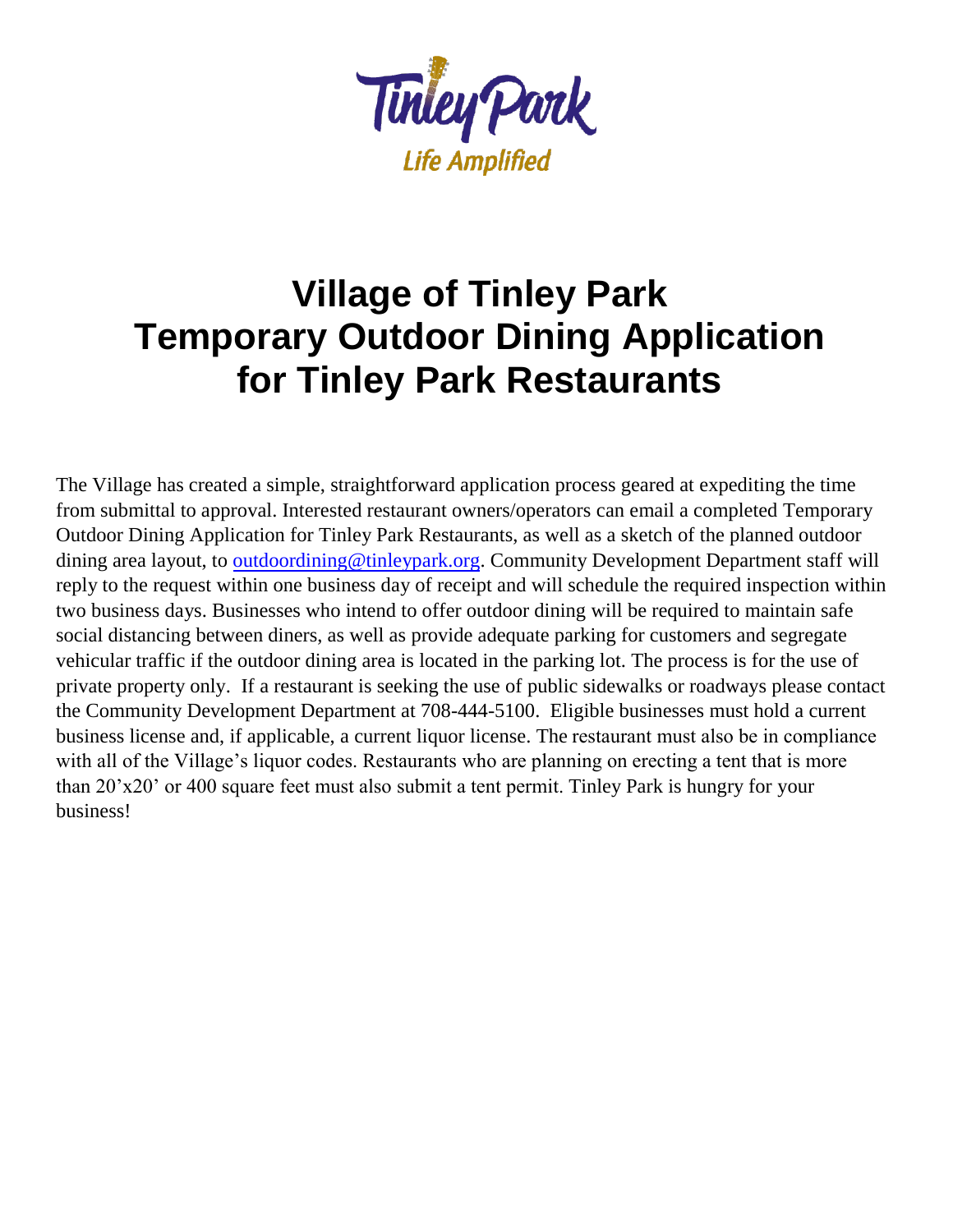# GUIDE FOR TEMPORARY OUTDOOR DINING RESTORE ILLINOIS PLAN PHASES 3 & 4

#### **DISCLAIMER**

*The Village of Tinley Park does not make, and hereby disclaims, any warranty, express or implied, as to the accuracy or completeness of the Guide for Outdoor Dining (hereinafter "Guide") or any of the measures or recommendations set forth and described herein. The Village of Tinley Park undertakes no obligation and assumes no responsibility for any injury or damage to persons or property arising out of, or related to, any use and/or reliance on these regulations and any information provided therein or for any errors or omissions. The sole risk of relying on this document is that of each individual alone and the Village of Tinley Park disclaims any liability based on information provided in this Guide.*

*Adherence to any recommendations included in these regulations, by individuals and/or businesses, will not prevent the communication of disease, including COVID-19, in every situation.* 

*The recommendations contained in these regulations should not be interpreted as setting a standard of precaution or care, nor be deemed inclusive of all proper methods of precaution or care. They are not exclusive of other methods of precaution or care reasonably directed to obtaining the same results. All information, content, and material contained herein is for informational purposes only and are not intended to serve as a substitute for the consultation, diagnosis, and/or medical treatment of a qualified physician or healthcare provider.*

*The ultimate judgment regarding the propriety of any specific action must be made by each individual in consultation with their physician and in light of all the circumstances presented by the current pandemic, and the known variability and biological behavior of the individual's medical condition.*

*The Village of Tinley Park makes no representation and/or warranty, expressed or implied, regarding the impact operating under this Guide may have on the business owner's liability and/or health insurance. The following Guide sets for the requirements necessary to allow business to operate Temporary Outdoor Dining. This Guide is not intended to regulate or otherwise oversee the operation of any particular business beyond the requirements set forth herein. Businesses should follow all regulatory and state guidelines which may impact their state of Illinois licenses. All business owners should consult their respective legal counsel regarding the risks associated in operating under this Guide and their continued obligations under all applicable labor laws, department of health standards and workers' compensation regulations. The decision to operate under this Guide is the sole decision of the business owner and at its' sole risk.* 

*The Village of Tinley Park disclaims any liability based on information provided in this document and the operation of any business pursuant thereto.*

*These requirements and their conclusions and recommendations reflect the best available information at the time they were prepared. The results of future studies may require revisions to the recommendations in this document.*

The Village of Tinley Park has created this guide to assist our local businesses in providing outdoor dining opportunities. This document provides regulations for outdoor dining on a temporary basis pursuant with the recent amendments of Governor Pritzker's Restore Illinois Plan and will cease or be amended if there is a State order or injunction limiting such use. By adhering to these regulations, the Village of Tinley Park shall allow restaurants to temporarily offer outdoor dining, however the Village makes no representation as to consent or authorization by other entities, agencies or departments. The safety of employees and customers is our priority; therefore, the following must be followed to operate a temporary outdoor dining facility within the Village of Tinley Park:

- Complete application for *Temporary Outdoor Dining* (attached) and submit requisite documents.
- Complete application for *Tent Permit for Temporary Outdoor Dining* (attached) for tents greater than 400 sq. ft. and submit requisite documents.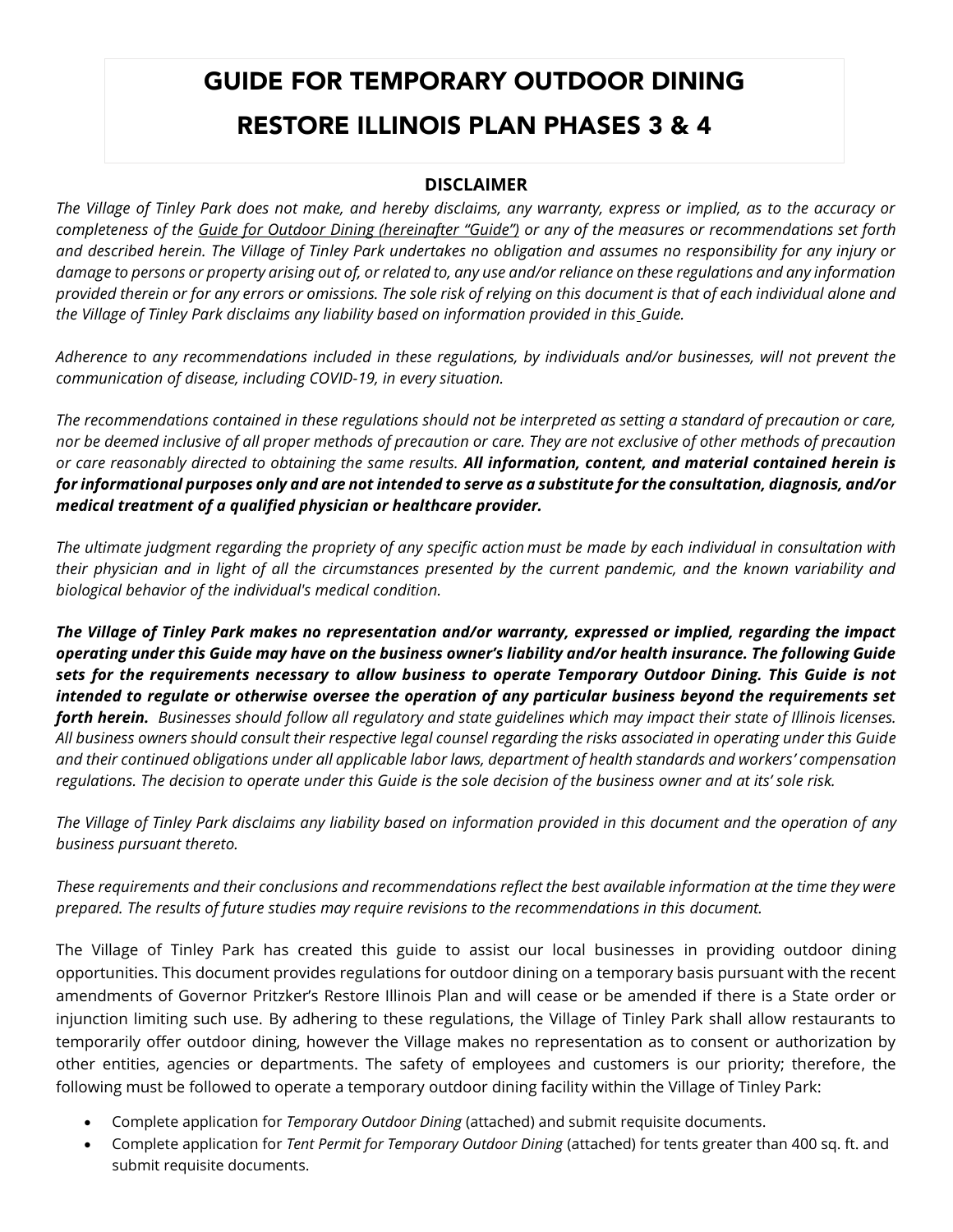- If there are electrical needs in the outdoor dining area, inspections and approvals are required.
- The use of public sidewalks or public lands will be considered on a case-by-case basis. Please contact the Community Development Department for further information.
- Outdoor dining area must not be located so as to impede FD/emergency vehicle access.
- Outdoor dining area shall minimize two-way traffic where possible by providing one-way point of ingress and egress.
- The temporary outdoor dining area shall be accessible to the disabled and shall follow any federal, state and Village laws, regulations and ordinances pertaining to accessibility and nondiscrimination.
- No use of flammable/combustible liquids/gases without approval.
- A fire extinguisher must be visible within 75 feet of outdoor dining area and accessible by installing a minimum 4 inches off the ground and no more than 52 inches above the ground.
- Business owners must follow all guidelines issued by the Illinois Department of Public Health, Centers for Disease Control or other official authority.
- Smoking is prohibited.
- Outdoor dining area must maximize physical distancing with six feet as the minimum distance between seating.
- The outdoor dining area shall be closed no later than 10:00 p.m. Sunday through Wednesday and 11:30 p.m. on Thursday through Saturday.
- Liquor shall be served in conjunction with food (See the interim liquor guidelines for further details on liquor sales)
- Live entertainment and music shall be allowed, but shall not be amplified.
- No excessive noise will be tolerated. If complaints are received, the outdoor dining area may be further limited or possibly removed.
- Outdoor dining areas shall be open (no tents with walls), but may use awnings, umbrellas or other coverings. (See tent guidelines below)
- Except for use of restroom and take-out, the indoor premises shall be closed to customers.
- Face coverings must be worn by employees and customers at all times when not eating or drinking.
- Party sizes shall be no larger than 10, including children. Only members of the same household or customers who have asked to be seated together will be allowed at the same table. Customers in the same party do not need to be seated 6 feet apart.

In addition to the regulations stated above, the following must be complied with for outdoor dining areas utilizing parking lots:

#### **OUTDOOR DINING AREAS IN PARKING LOTS**

- a) The use of parking lots located on the same property as the restaurant/bar shall be allowed for outdoor dining.
- b) Restaurants/bars that do not own their parking lot may use adjacent private parking areas provided written permission from the property owner is obtained and shared with the Village.
- c) If a private parking lot on the subject premises is used, adequate parking must remain for customers and employees when indoor dining is allowed.
- d) A temporary physical barrier shall separate the outdoor dining area from the rest of the parking lot. Temporary barriers shall not pose a safety hazard to customers. No permanent barriers may be installed without proper permits.
- e) Restaurants within a strip mall, plaza, shopping center or other multi-tenant space shall obtain written permission from the property owner or property manager to utilize the common parking area for outdoor dining.
- f) Driveways, drive aisles, drive throughs or other means for traffic flow shall not be impeded or obstructed.
- g) Access to and from ADA parking spaces shall not be impeded.
- h) Permanent plumbing, electrical and lighting fixtures shall not be allowed or installed without appropriate permits.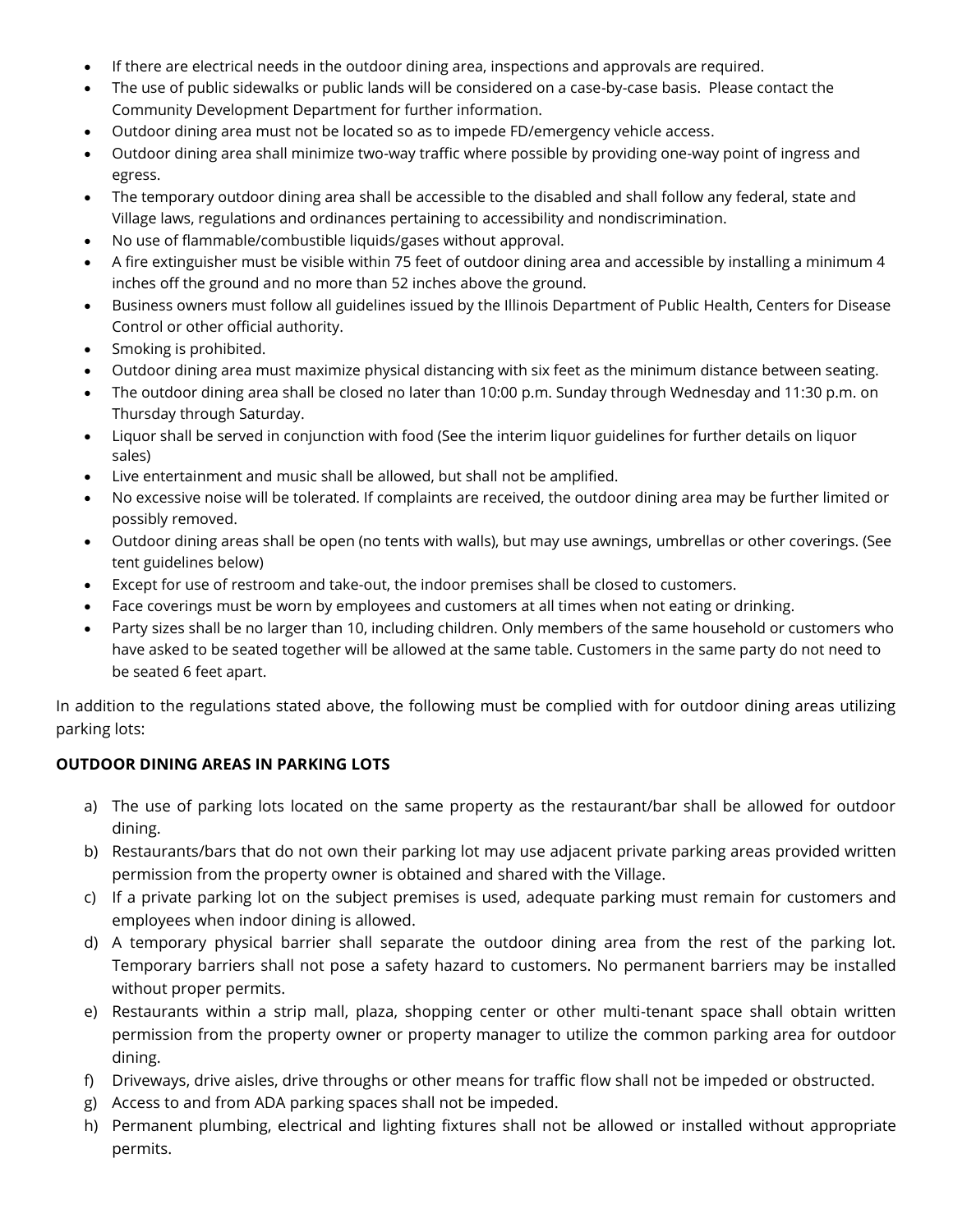- i) Any temporary lighting shall be directed in a manner to not impair visibility on nearby streets nor shine into surrounding residences.
- j) Once existing State orders restricting capacity expire or a new State order is passed permitting 100% capacity inside the premises, the use of parking lots for temporary outdoor dining shall cease. All parking lots shall revert to their original use.

**NOTE:** If the kitchen has been closed for an extended period of time it will be subject to a full inspection as part of the outdoor dining approval process. Please contact Malvi Shah at (708) 444 - 5070 or [mshah@tinleypark.org.](mailto:mshah@tinleypark.org)

The Village of Tinley Park strongly recommends that restaurants review their processes and take the necessary steps to prioritize employee and customer safety. Guidance from insurance companies, attorneys and safety consultants is recommended. Recommendations are subject to change based on data and metrics regarding COVID-19. Additionally, please consider reviewing guidelines provided by the National Restaurant Association which can be found here: <https://restaurant.org/covid19>

At a minimum, the following regulations are expected of employers and employees:

#### **EMPLOYER GUIDELINES**

- Employers are encouraged to develop a worksite-specific COVID-19 prevention plan and designate a managerial employee at each place of business to implement the plan and train and communicate the plan with all employees.
- Evaluate the restaurant for compliance with the plan and document and correct deficiencies identified on a regular basis.
- Restaurants shall review their current cleaning practices and update these practices as it pertains to COVID-19 per the guidelines provided by the Illinois Department of Public Health.
- Employees shall not report to work if they are experiencing symptoms of COVID-19 or have experienced symptoms in the prior 72 hours.
- Post signage in easily visible locations reminding employees of CDC hygiene and safety guidelines.
- Employers should provide and ensure employees use all required protective equipment, including face coverings and gloves.
- Hand sanitizer or sanitizing wipes shall be made available for customer.
- Valet services shall be prohibited.
- Every other sink and urinal shall be taped off to promote social distancing. Signage encouraging good hygiene shall be posted.
- Allow and encourage employees to take frequent breaks for handwashing with soap and water for at least 20 seconds or disinfecting of hands with a sanitizer.
- Provide time for employees to implement cleaning practices frequently during their shift. Cleaning assignments should be assigned during working hours as part of the employees' job duties, especially high touch areas.
- Discontinue shared use of audio headsets and other equipment between employees unless the equipment can be properly disinfected after use.
- It is highly encouraged to provide disposable menus to Customers/Public and make menus available digitally so that Customers/Public can view on a personal electronic device. If disposable menus cannot be provided, properly disinfect menus before and after Customers/Public use.
- Discontinue pre-setting tables with napkins, cutlery, glassware, food ware, etc. These should be supplied individually to Customers/Public as needed.
- Do not leave card stands, flyers, napkin holders, or other items on tables.
- Suspend use of shared food items such as condiment bottles, salt and pepper shakers, etc. and provide these foods in single serve containers, if possible. Where this is not possible, shared items such as condiment bottles, shakers, etc., should be supplied as needed to Customers/Public and disinfected after each use.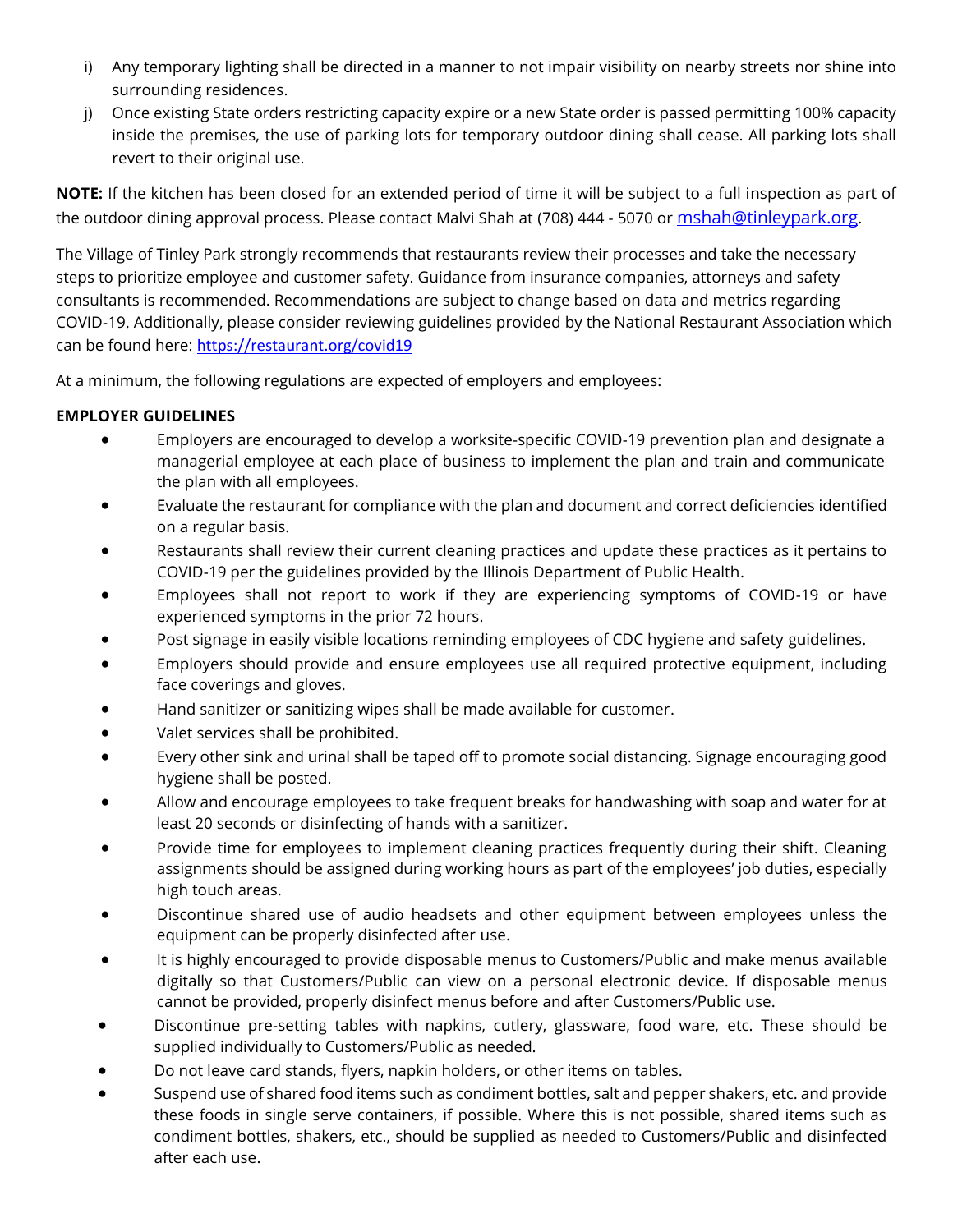#### **TENT PERMIT FOR TEMPORARY OUTDOOR DINING**

#### **(Permits only required for tents over 400 sf)**

VILLAGE OF TINLEY PARK 16250 Oak Park Avenue, Tinley Park, IL 60477 (708) 444-5100 (708) 444-5199

- 1. Permission letter from owner of property is required if putting up tent on property owned by others
- 2. Attach a Plat of Survey with location of tent (must be located on private property)
- 3. Tent must be made of Fire Resistant Material, please provide a copy of the certificate.
- 4. Provide layout of table and/or chairs
- 5. If heating and/or electrical equipment are involved indicate location and description

| Owner of Property/Business:          |                    |  |
|--------------------------------------|--------------------|--|
| <b>Contact Name:</b>                 | Phone:             |  |
| Email:                               |                    |  |
| Address where tent is to be located: |                    |  |
| Size of Tent:                        |                    |  |
| <b>Start Date Tent Put Up:</b>       |                    |  |
| Size of Tent:                        |                    |  |
| Number of Fire Extinguishers?        | Lighting provided? |  |

**If the tent is to be installed by a commercial tent installer, a Village of Tinley Park Contractors license and a \$20,000 Surety Bond made out to the Village of Tinley Park is required**

| Tent Installer: |  |
|-----------------|--|
| Email:          |  |
| Phone Number    |  |

| Electrical Contractor (if applicable): |
|----------------------------------------|
| Email:                                 |
| Phone Number:                          |

Applicant signature

 $Date:$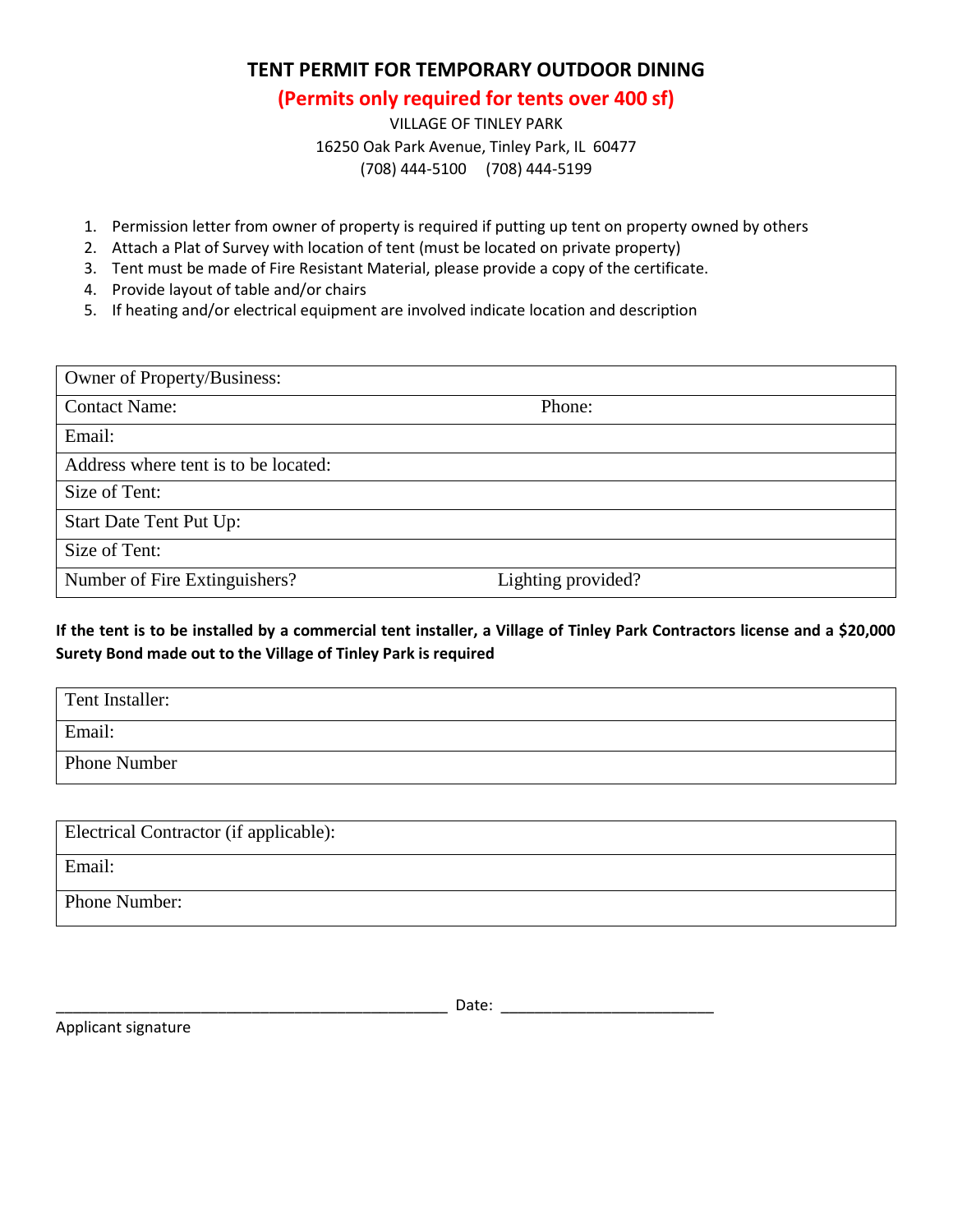## **Tinley Park Liquor Control Commissioner**

### *Jacob C. Vandenberg, Mayor*

# TEMPORARY OUTDOOR DINING - LIQUOR GUIDELINES

## RESTORE ILLINOIS PLAN PHASES 3 & 4

**Listed below are liquor guidelines that restaurants/bars must follow when establishing outdoor dining areas during Phases 3 & 4 of Governor Pritzker's Restore Illinois Plan. It should be understood that these are general guidelines and because of the varying nature of each establishment, some additional guidelines may be necessary. All operations must be consistent with the Village's Outdoor Dining Guidelines or the establishment will be required to cease and desist outdoor dining.** 

- All outdoor dining activities are allowed ONLY upon Outdoor Dining Application approval (contact [outdoordining@tinleypark.org](mailto:outdoordining@tinleypark.org) for additional info)
- Use shall cease, or be modified for compliance, if there is a State mandate or injunction specific to limiting such use
- Liquor shall be served in conjunction with food There will be no bar of any type in the outdoor dining area
- No liquor shall be removed from the outdoor dining area
- There shall be a barrier separating the outdoor dining area from the rest of the parking lot/public space
- Smoking is prohibited
- No outdoor dining service will be permitted past 10:00p.m. Sunday through Wednesday, or 11:30p.m. on Thursday through Saturday
- We encourage music and entertainment, however, nothing may be amplified
- Most of our restaurants are located in residential neighborhoods, therefore, no excessive noise will be tolerated. If complaints are received, the outdoor dining area may be further limited or possibly removed

*For questions, contact the Mayor's Office at 708-444-5040 o[r hlipman@tinleypark.org](mailto:hlipman@tinleypark.org)*